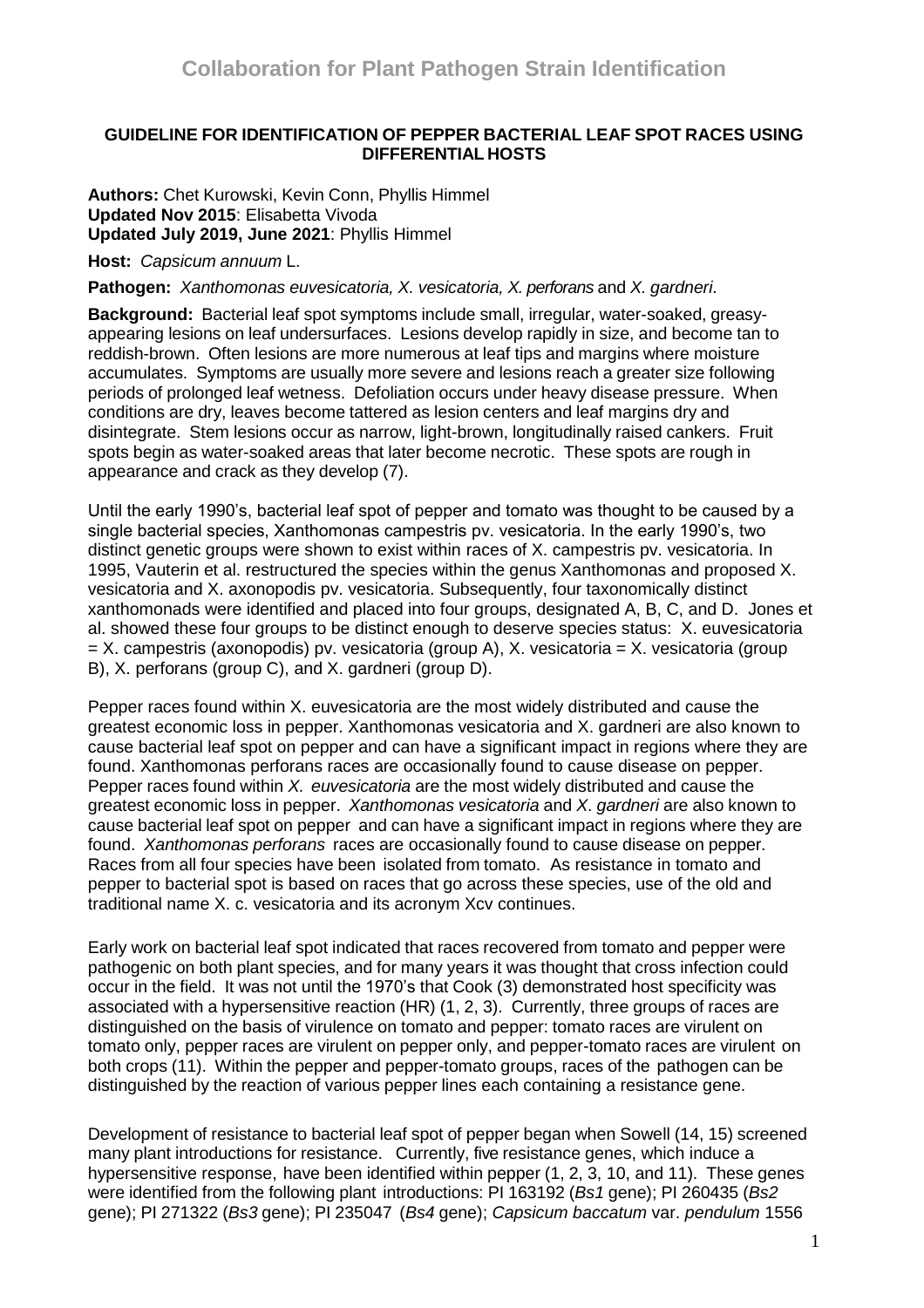# **Collaboration for Plant Pathogen Strain Identification**

(Bs7). A hypersensitive response is observed as a confluent necrosis when leaves are infiltrated with a concentrated bacterial suspension. Growth of the bacterial population is arrested during the development of a hypersensitive response and disease symptoms are not observed (6, 17). The hypersensitive response is controlled according to the gene-for-gene model of resistance in that resistance is controlled by an avirulence gene in the pathogen and a resistance gene in the host (4, 5, 9).

A non hypersensitive response was identified in the breeding line Pep 13 and the accession PI 271322 and is controlled by bs5 and bs6, two recessive genes with additive action. Resistance is observed as yellowing and necrosis of the infiltrated area of the leaf. Growth of the bacteria is reduced during the development of the lesions and no symptoms are observed in resistant plants (10).

As sources of bacterial leaf spot resistance have been identified, back-crossing these sources into the commercial, bacterial leaf spot-susceptible cultivar Early Cal Wonder was carried out for *Bs1*, *Bs2* and *Bs3, bs5, bs6 and Bs7*. Near isogenic lines were developed from Early Cal Wonder which became known as ECW10R, ECW20R, ECW30R, ECW12346R and ECW70R. These differential lines were used to identify races 0 to 5 of the pathogen. *Bs4*, which confers resistance to race 6, was identified in PI 235047. Identification of *Bs4* also allowed for differentiation of four additional races, 7 to 10.

The Bs7 resistance gene allows the identification of recently described races of *X. gardneri* with AvrBs7 gene and *X. euvesicatoria* with the AvrBs1.1 gene (10). The host differential table was developed to identify pepper races based on reactions on the ECW near isogenic lines, and PI 235047 (**Table 1.**).

# **Guidelines for differentiating races using the pepper differential lines:**

**Race identification based on the hypersensitive response:** Grow the pepper differential lines identified in **Table 1** for 3 to 4 weeks in a greenhouse or growth chamber until the fourth true leaf is fully expanded. Make a 1 to 2 x 10 $^8$  cfu/ml suspension of the appropriate bacterial strain(s) and pressure infiltrate each on the abaxial leaf surface near the midrib. A watersoaked area of leaf tissue 1 to 2 cm in diameter is sufficient. Evaluate reactions 48 to 72 hours after inoculation, depending on environmental conditions. Hypersensitive reactions are indicated by a rapid, necrotic collapse of the infiltrated area and generally are observed before susceptible reactions. Reactions on PI 235047 generally take longer to develop than on the other differentials.



Figure 1. Age or size of seedlings at inoculation Figure 2. Infiltration of a leaf is accomplished



by gently forcing the bacterial suspension into the underside of the leaf using a sterile syringe without a needle.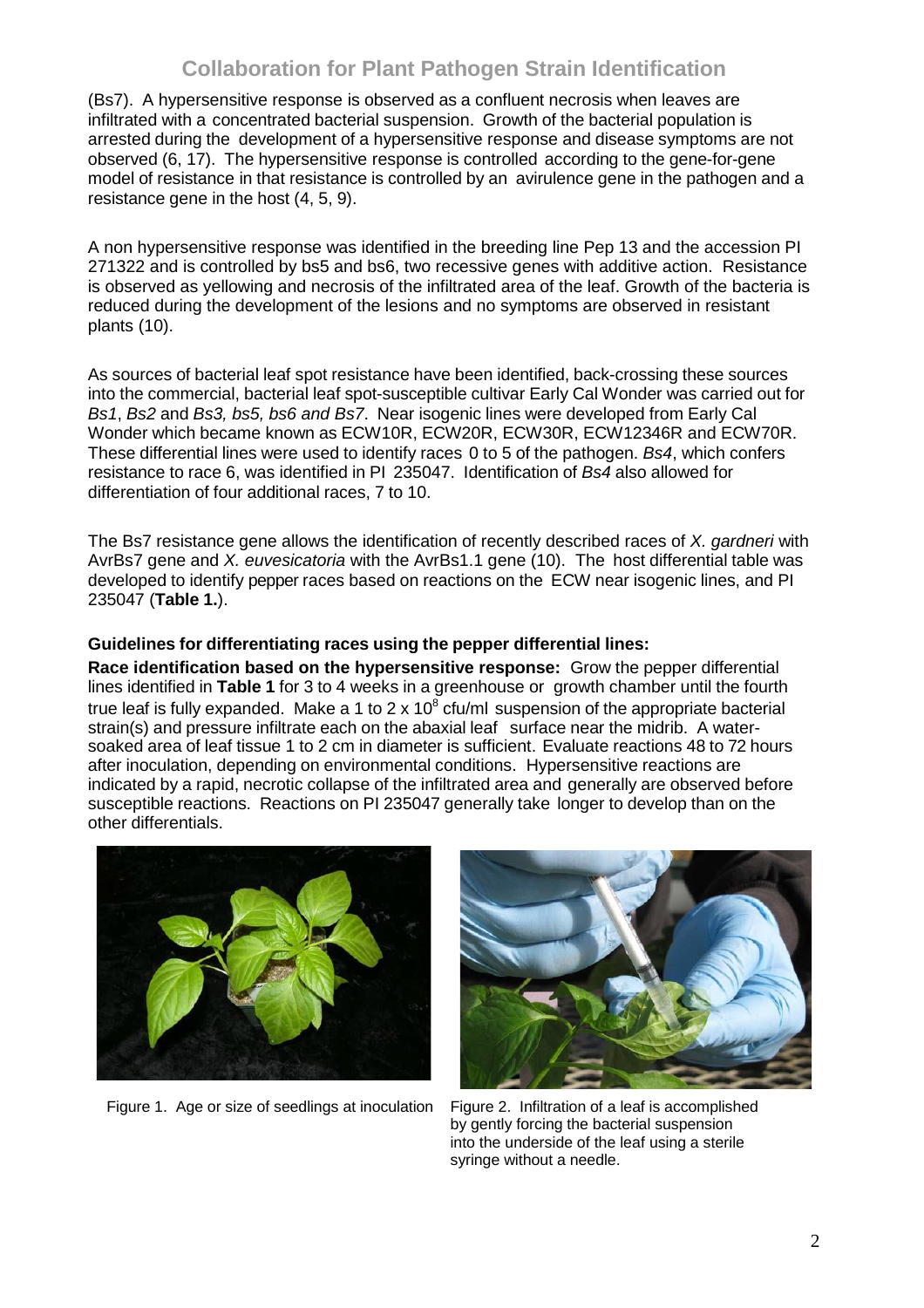# **Collaboration for Plant Pathogen Strain Identification**





Figure 3. Resistant reactions can vary in appearance from bleached white with a dark border to uniformly dark brown throughout the infiltrated, collapsed area.





Figure 4. Susceptible reactions manifest 3-5 days after infiltration as chlorotic, water soaked tissue in the infiltrated area.

# **Race identification based on resistance to the recessive genes bs5 and bs6:**

Grow the pepper differential lines listed in table 1 for 3 to 4 weeks in a greenhouse or growth chamber until the fourth true leaf is fully expanded. Make a 1 to 2 x 10<sup>5</sup> cfu/ml suspension of the appropriate bacterial race(s) and pressure infiltrate each on the abaxial leaf surface near the midrib. A water-soaked area of leaf tissue 1 to 2 cm in diameter is sufficient. Incubate for 3 weeks in greenhouse conditions before evaluation. Evaluate reactions 3 weeks after inoculation, depending on environmental conditions, according to the following reading scale:

- $1 = no$  disease symptoms (figure5)
- 2 = slight to moderate yellowing and slight necrosis (figure 6)
- 3 = extensive yellowing and moderate necrosis (figure 7)
- 4 = complete necrosis (figure 8)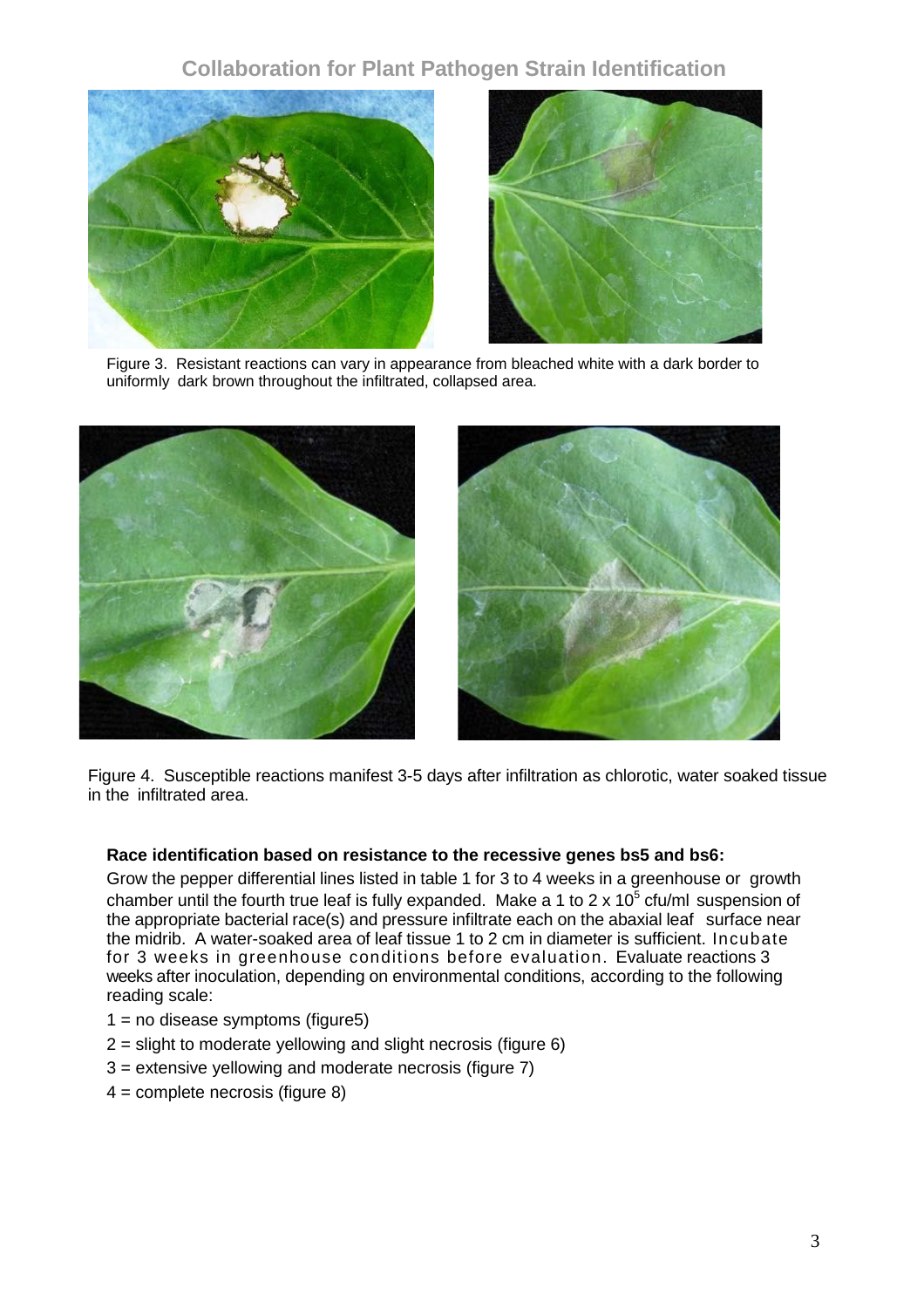# **Collaboration for Plant Pathogen Strain Identification**





Figure 5 Severity 1 No disease symptoms





Figure 6 Severity 2 = slight to moderate yellowing and slight necrosis





Figure 7. Severity 3 = extensive yellowing and moderate necrosis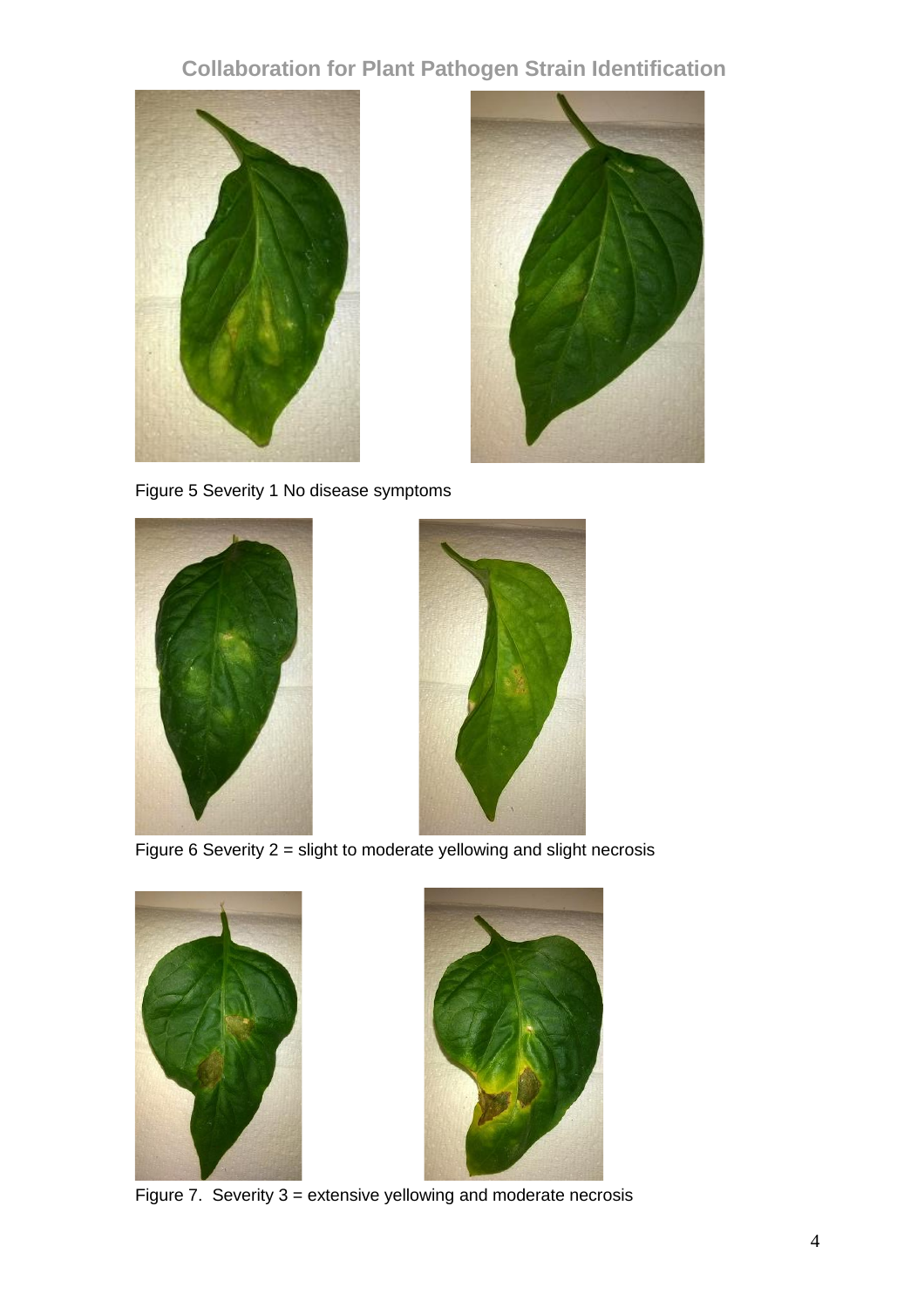

Figure 8. Severity 4 = complete necrosis

| Race    | <b>Functional avirulence</b><br>gene              | <b>ECW</b><br>No R<br>gene | <b>ECW</b><br>10R<br>BS <sub>1</sub><br>gene | <b>ECW</b><br>20R<br>BS <sub>2</sub><br>gene | <b>ECW</b><br>30 <sub>R</sub><br>BS <sub>3</sub><br>gene | PI<br>235047<br>BS <sub>4</sub><br>gene | <b>ECW 12346R</b><br>Bs1, Bs2, Bs3,<br>bs5,bs6<br>genes |
|---------|---------------------------------------------------|----------------------------|----------------------------------------------|----------------------------------------------|----------------------------------------------------------|-----------------------------------------|---------------------------------------------------------|
| Xcv: 0  | $avrBS_1$ avrBS <sub>2</sub> avrBS <sub>3</sub> , | S                          | HR.                                          | HR.                                          | HR.                                                      | HR                                      | HR.                                                     |
| Xcv: 1  | $avrBS2$ , $avrBS3$ ,                             | S                          | S                                            | HR.                                          | HR                                                       | HR.                                     | HR.                                                     |
| Xcv: 2  | $avrBS_1$ , $avrBS_2$                             | S                          | HR.                                          | HR.                                          | S                                                        | S                                       | HR                                                      |
| Xcv: 3  | $avrBS2$ , $avrBS4$                               | S                          | S                                            | HR.                                          | S                                                        | HR.                                     | HR.                                                     |
| Xcv: 4  | avr $BS_3$ , avr $BS_4$                           | S                          | S                                            | S                                            | HR                                                       | HR.                                     | HR.                                                     |
| Xcv: 5  | $avrBS_1$                                         | S                          | <b>HR</b>                                    | S                                            | S                                                        | S                                       | HR                                                      |
| Xcv: 6  | avrBS <sub>4</sub>                                | S                          | S                                            | S                                            | S                                                        | HR.                                     | HR*                                                     |
| Xcv: 7  | $avrBS2$ , $avrBS3$                               | S                          | S                                            | HR.                                          | HR                                                       | S                                       | HR.                                                     |
| Xcv: 8  | avrBS <sub>2</sub>                                | S                          | S                                            | HR.                                          | S                                                        | S                                       | HR                                                      |
| Xcv: 9  | avrBS <sub>3</sub>                                | S                          | S                                            | S                                            | HR                                                       | S                                       | HR.                                                     |
| Xcv: 10 | unknown                                           | S                          | S                                            | S                                            | S                                                        | S                                       | HR*                                                     |

|  |  | Table 1. Differentiation of bacterial spot races using known resistance genes in pepper |
|--|--|-----------------------------------------------------------------------------------------|
|  |  |                                                                                         |

ECW = Early Cal Wonder

ECW 10R, ECW 20R, ECW 30R and ECW12346R are near isogenic. ECW 10R, ECW 20R and ECW 30R differ by the presence of the BS1, BS2 and BS3 genes, respectively.

S = Susceptible reaction

HR = High resistance with hypersensitive response

HR\* = High resistance without a hypersensitive response

PI 234057 (*Capsicum pubescens*): BS4 gene confers hypersensitive resistance to *Xcv:* 6 and differentiates *Xcv*: 1 from *Xcv*: 7, *Xcv*: 3 from *Xcv*: 8, *Xcv*: 4 from *Xcv*: 9, and *Xcv*: 6 from *Xcv*: 10.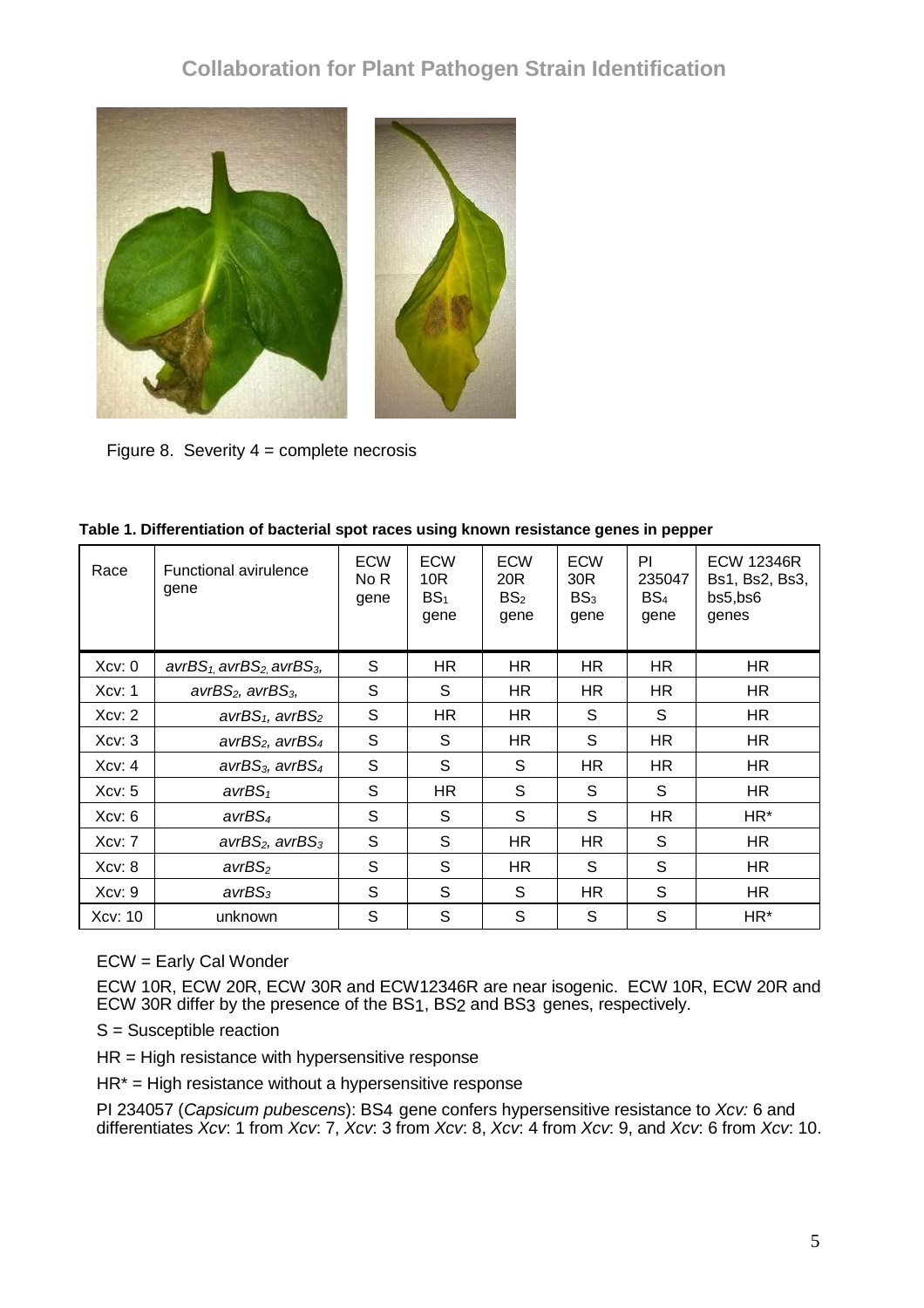# **Ordering seeds of differential lines**

Seeds of each of the differential lines listed in Table 1 can be ordered from the USDA GRIN (Germplasm Resources Information Network). You may search the USDA GRIN database without logging in, but cannot order seeds until you create an account and log in to the database.

To set up an account, go to [https://npgsweb.ars-grin.gov/gringlobal/search](https://npgsweb.ars-grin.gov/gringlobal/search.) and select 'New user' at the top of the opening page and follow instructions to create a profile and establish an account.

To order seeds, go to<https://npgsweb.ars-grin.gov/gringlobal/search> and log in to your USDA GRIN account. Type in 'pepper Bacterial spot differentials' in the search window. Select the differential hosts to order. Select the cart button at the top of the page to generate an order form. Select 'submit' to place your order.

A limited supply of seeds per differential can be ordered at no charge, as long as there is adequate seed in supply. The USDA National Plant Germplasm System in which the GRIN database is housed may not always have adequate seed of all the differentials listed to provide a full set of differentials.

**Note:** A limited supply of 50 seeds per differential can be ordered at no charge, as long as there is adequate seed in supply. The NPGS may not always have adequate seed of all the differentials listed above to provide a full set of differentials.

If you have difficulties ordering seeds, contact us at [cppsi@ucdavis.edu](mailto:cppsi@ucdavis.edu) for assistance.

#### **Ordering races of bacterial spot races**

Reference races of races of the bacterial spot pathogen can be obtained for a service fee by contacting

**Dr. David F. Ritchie** Professor North Carolina State University Plant Pathology Dept, Thomas Hall 100 Derieux Place, Campus Box 7616 Raleigh, NC 27695-7616 USA

**Phone:** (919) 515-6809 **Fax:** (919) 515-7716 **E-mail:** [david\\_ritchie@ncsu.edu](mailto:david_ritchie@ncsu.edu)

# **Feedback**

Inquiries on how to participate and support CPPSI, provide feedback on new races identified, views on the inoculation protocols, differential hosts, or any related matter is welcomed. Please contact: Dr. Phyllis Himmel at [pthimmel@ucdavis.edu](mailto:pthimmel@ucdavis.edu)

# **Liability waiver**

The Collaboration for Plant Pathogen Strain Identification, USDA NPGS/GRIN, APS, ASTA, and all other associated members and participating organizations or companies have done their best to provide information that is up-to-date and published in refereed journals and, therefore, no liability for the use of this information is accepted. The inoculation protocol described in this document has been demonstrated to be effective at identifying races of the pepper bacterial spot pathogen and resistance traits of pepper cultivars.

# **References**

- 1. Burkholder, W. C., and Li, C. C. 1941. Variation in *Phytomonas vesicatoria*. Phytopathology 31:753-755.
- 2. Canteros, B. I., Minsavage, G. V., Bonas, U., Pring, D., and Stall, R. E. 1991. A gene from *Xanthomonas campestris* pv. *vesicatoria* that determines avirulence in tomato is related to